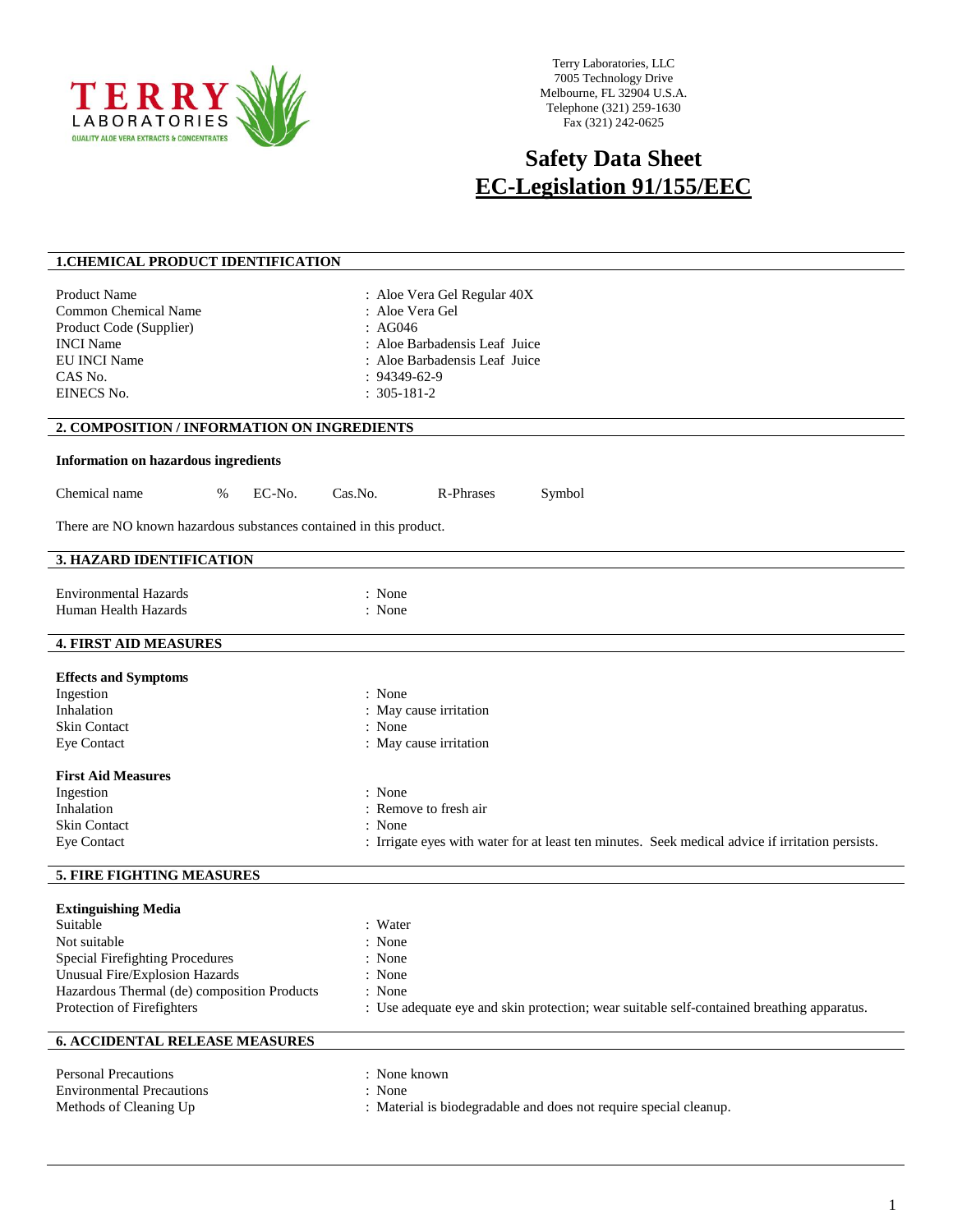### **7. HANDLING AND STORAGE**

Handling : No restrictions Storage : Store at room temperature : Suitable packaging materials  $\qquad \qquad$  : Opaque, tightly sealed container Unsuitable packaging materials  $\qquad \qquad$  : None Unsuitable packaging materials

- 
- 
- 

## **8. EXPOSURE CONTROLS/PERSONAL PROTECTION**

| Occupational Exposure Limits         |                                 |
|--------------------------------------|---------------------------------|
| TLV/STEL (USA)                       | : N. AV.                        |
| MAK (Germany)                        | : N. AV.                        |
| <b>Respiratory System protection</b> | : Provide adequate ventilation. |
| Skin and Body protection             | : Wear suitable clothing        |
| Hand protection                      | : Protective gloves             |
| Eye protection                       | : Splash goggles                |
|                                      |                                 |

#### **9. PHYSICAL AND CHEMICAL PROPERTIES**

| <b>Physical State</b>           | : Clear to slightly hazy thin liquid |
|---------------------------------|--------------------------------------|
| Color                           | $:$ Amber                            |
| Odor                            | : Strong vegetable                   |
| <b>Boiling Point</b>            | : N/AV.                              |
| <b>Melting Point</b>            | : N/A                                |
| pH                              | $: 3.5 - 4.5$                        |
| Solubility (water)              | : Completely                         |
| (oil/solvents)                  | : None                               |
| Vapor Density $(Air=1)$         | : $N/A$                              |
| Flash point $(^{\circ}C)$       | : N/A                                |
| <b>Autoignition Temperature</b> | : N/A                                |
| Lower Explosion Limit           | : N/A                                |
| <b>Upper Explosion Limit</b>    | : N/A                                |
| Vapor pressure (mm Hg)          | : N/A                                |
| Viscosity (mpa.sec.)            | : N/AV.                              |
|                                 |                                      |

#### **1O. STABILITY AND REACTIVITY**

| Conditions to avoid              | $\therefore$ None |
|----------------------------------|-------------------|
| Materials to avoid               | $\therefore$ None |
| Hazardous Decomposition Products | : None            |

#### **11. TOXICOLOGICAL INFORMATION**

| <b>Acute Toxicity</b> |                  |
|-----------------------|------------------|
| Oral (LD50)           | : Not determined |
| Dermal (LD50)         | : Not determined |
| Inhalation (LC50)     | : Not determined |
| Skin Irritation       | : Not determined |
| Eye Irritation        | : Not determined |
| Sensitization         | : Not determined |
| Chronic Toxicity      | : Not determined |
| Carcinogenicity       | : Not determined |
|                       |                  |

# 12. **ECOLOGICAL INFORMATION** Comment : None Ecotoxicity : None **13. DISPOSAL CONSIDERATIONS**

- Methods of Disposal **interval in the U.S. A. S. A. S. A. S. A. S. A. S. A. S. A. S. A. S. A. S. A. S. A. S. A. S. A. S. A. S. A. S. A. S. A. S. A. S. A. S. A. S. A. S. A. S. A. S. A. S. A. S. A. S. A. S. A. S. A. S. A. S.**
- EU Code of Disposal : Dispose in accordance with local regulations.